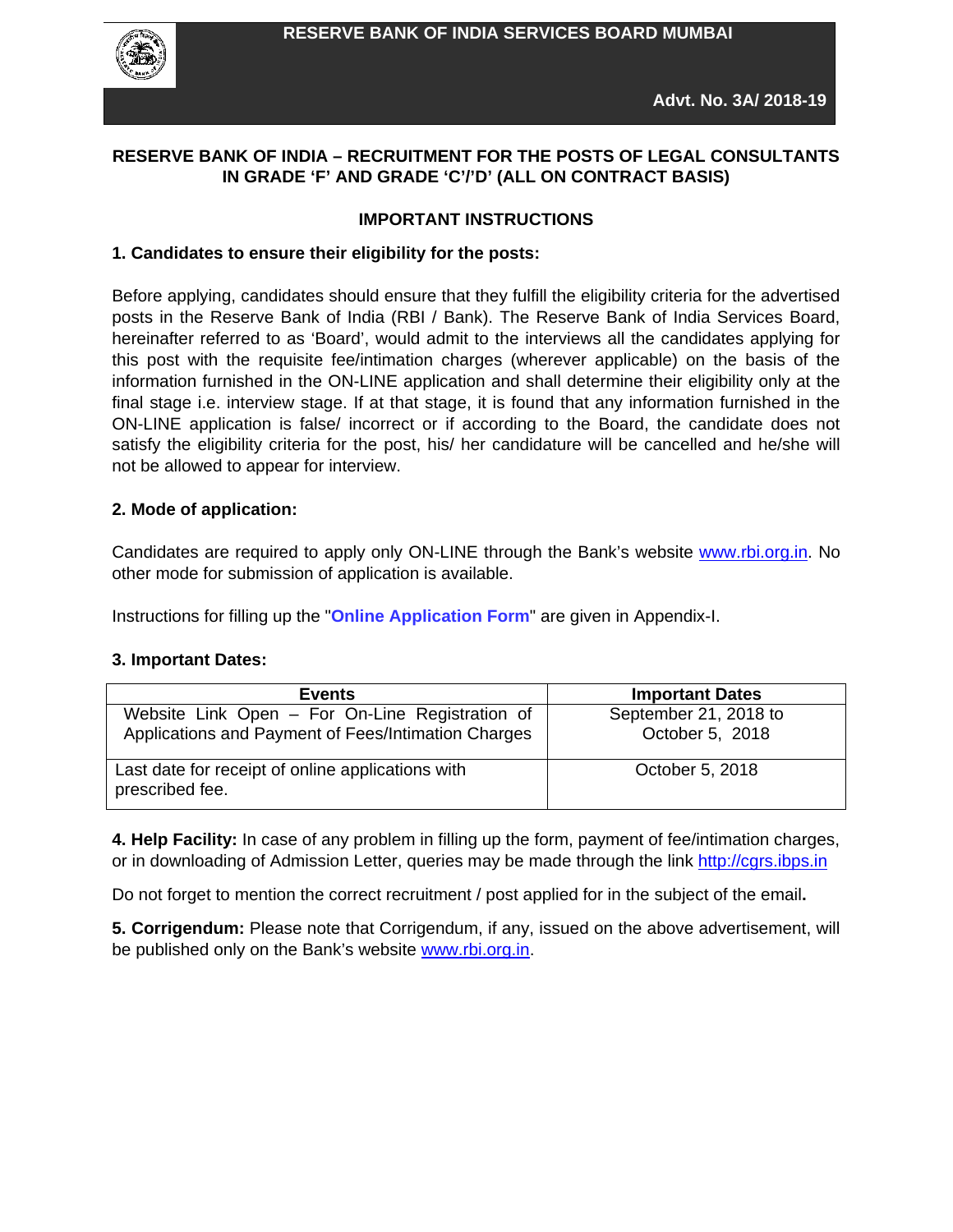

# **DETAILED NOTICE**

**1.** The Reserve Bank of India Services Board (Board) invites applications from eligible candidates for the posts mentioned below in Reserve Bank of India (RBI/Bank) on contract basis:

| <b>Post</b>                  | <b>Number of Vacancies</b> |                 |                  |                  |              |
|------------------------------|----------------------------|-----------------|------------------|------------------|--------------|
|                              | <b>Unreserved</b>          | <b>Other</b>    | <b>Scheduled</b> | <b>Scheduled</b> | <b>TOTAL</b> |
|                              | i.e.,                      | <b>Backward</b> | <b>Castes</b>    | <b>Tribes</b>    |              |
|                              | <b>General</b>             | <b>Classes</b>  | (SC)             | (ST)             |              |
|                              | (GEN/UR)                   | (OBC)           |                  |                  |              |
| Legal Consultant (Grade 'F') | 02                         |                 |                  |                  | 02           |
| on contract basis.           |                            |                 |                  |                  |              |
| Consultant (Grade<br>Legal   | 02                         | 01              | 01               |                  | 04           |
| 'C'/'D') on contract basis.  |                            |                 |                  |                  |              |

**Note (I) – For Persons with Benchmark Disability (PwBD) candidates:**

Above Post have been identified suitable for the following categories of Persons with Benchmark Disabilities **having below mentioned** Physical Requirements and Functional Classifications:

| Name of<br>disability   | <b>Functional</b><br>classification | <b>Physical requirements</b>                                                                                                                                                                             |
|-------------------------|-------------------------------------|----------------------------------------------------------------------------------------------------------------------------------------------------------------------------------------------------------|
| Blind and low<br>vision | <b>Blindness</b>                    | Walking, Communication, Bending, Standing,<br>Sitting,<br>Hearing/ Speaking, Lifting, Kneeling and Crouching,<br>Manipulation by Fingers, Pushing and Pulling, Read and<br>Writing (in Braille/software) |
|                         | Low vision                          | Sitting, Walking, Reading and<br>Writing,<br>Communication, Bending, Standing, Hearing/<br>Speaking, Lifting, Kneeling and Crouching,<br>Manipulation by Fingers, Pushing and Pulling                    |
| Hard of hearing         | Hard of hearing                     | Sitting, Walking, Seeing, Reading and Writing,<br>Communication, Bending, Standing, Lifting,<br>Kneeling and Crouching, Manipulation by Fingers,<br>Pushing and Pulling                                  |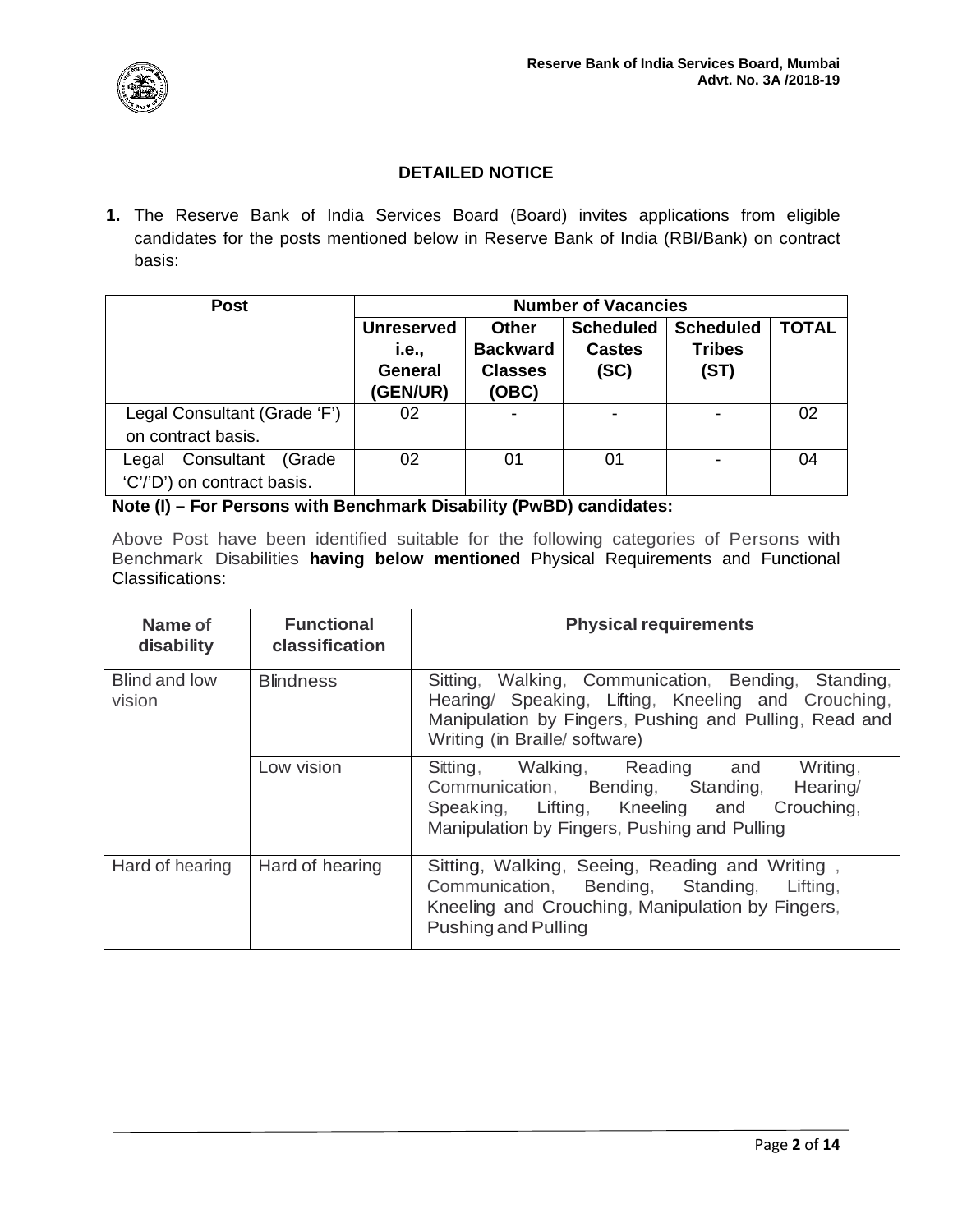| Locomotor<br>disability<br>including<br>Cerebral<br>Palsy,<br><b>Muscular</b><br><b>Dystrophy</b><br>Leprosy<br>Cured,<br>Dwarfism,<br><b>Acid Attack</b><br><b>Victims</b> | (i) One Arm,<br>One Leg,<br>Cerebral<br>Palsy, Leprosy<br>Cured,<br>Dwarfism,<br><b>Acid Attack</b><br><b>Victims</b><br>(ii) Both legs<br>but not arms | Sitting, Walking, Seeing, Reading and Writing,<br>(i)<br>Communication, Bending, Standing, Hearing/ Speaking,<br>Lifting, Kneeling and Crouching, Manipulation by Fingers,<br><b>Pushing and Pulling</b><br>(ii) Sitting, Seeing, Reading and Writing,<br>Communication, Hearing/ Speaking, Lifting,<br>Manipulation by Fingers, Pushing and Pulling. |
|-----------------------------------------------------------------------------------------------------------------------------------------------------------------------------|---------------------------------------------------------------------------------------------------------------------------------------------------------|-------------------------------------------------------------------------------------------------------------------------------------------------------------------------------------------------------------------------------------------------------------------------------------------------------------------------------------------------------|
|                                                                                                                                                                             | (iii)<br><b>Muscular</b><br><b>Dystrophy</b>                                                                                                            | (iii) Sitting, Seeing, Reading and Writing,<br>Communication, Hearing/Speaking, Manipulation<br>by Fingers                                                                                                                                                                                                                                            |
| Multiple<br>disabilities                                                                                                                                                    | One Arm, One<br>Leg, Cerebral<br>Palsy, Leprosy<br>Cured,<br>Dwarfism,<br><b>Acid Attack</b><br>Victims and                                             | Sitting, Walking, Communication, Bending, Standing,<br>Lifting, Kneeling and Crouching, Manipulation by<br>Fingers, Pushing and Pulling and                                                                                                                                                                                                           |
|                                                                                                                                                                             | (i) blind/ low<br>vision or                                                                                                                             | (i) Reading and Writing (in Braille/ software) and<br>Hearing/Speaking or                                                                                                                                                                                                                                                                             |
|                                                                                                                                                                             | (ii) hard of<br>hearing                                                                                                                                 | (ii) Reading Writing and Seeing<br>- as applicable                                                                                                                                                                                                                                                                                                    |

# **2. Legal Consultant (Grade 'F') (On Contract Basis)**

- I. **Designation**: Legal Consultant (Grade 'F')
- II. **Number of Posts** : Two

"Candidates who had applied in response to the previous advertisement/s for the said post, need not apply again. If such candidates apply, their candidature will not be considered for interview/ selection."

**Reservation for SC, ST, OBC and PwBD**: The post is not reserved for any category. Even if there is no vacancy reserved for SC/ST/OBC category candidates, such candidates can still apply. However, they will not be eligible for any concession/ relaxation etc. SC/ST/PwBD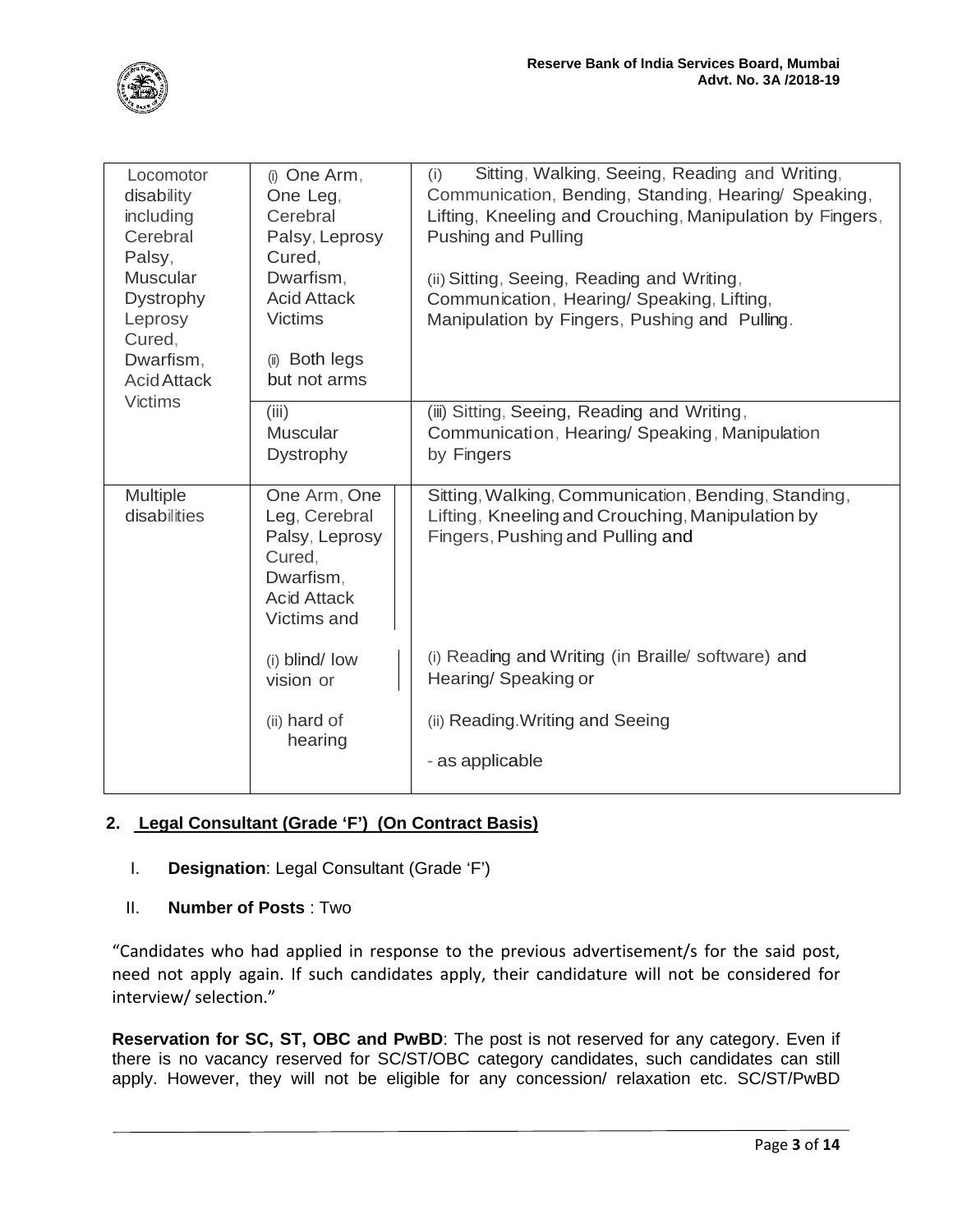

candidates are exempt from payment of application fee but will have to pay specified intimation charges.

#### **III. Job Responsibility**:

- a) Providing legal opinion on the matters referred by the Bank.
- b) Providing legal advice on policy issues, support and guidance on any legal matters as desired by the Top Management.
- c) Assisting Governor / Deputy Governor / Top Management whenever they are required to depose before the various committees of Parliament or any other such forum.
- d) Providing support for finalizing the strategies for dealing with Court cases of importance for the Bank.
- e) Vetting of draft legislation and sub-ordinate legislation.
- f) Attending Conference with Legal Counsels whenever outside opinion is sought by the Bank and participating in meetings with Senior Government officials, when required by the Bank.
- g) Preparing draft pleadings, briefing the Bank's Advocates, attending proceedings before the court, etc.
- h) Any other work as may be assigned by the Bank from time to time.

 **IV. Nature of Appointment**: Appointment will be on contract basis as Legal Consultant equivalent to the post of officer in Grade 'F'.

**V. Period**: The period of contact appointment will be three years from the date of taking up the assignment. The performance of the appointees on contract basis will be reviewed annually.

#### **VI. Educational Qualifications (as on 01-09-2018)**

- a) Bachelor's Degree in Law recognized by the Bar Council of India for the purpose of enrollment as an Advocate with a minimum of 50% marks or equivalent in the aggregate of all semesters/years; and
- b) Master's Degree / Ph.D in Law from a recognized university.

#### **VII. Experience (as on 01-09-2018)**

- a) **Essential**: At least 'fifteen years' experience as an Advocate or as a Law Officer in the Legal Department of a large bank/financial institution /statutory corporation or in the Legal Department of Central/State Government or as a partner in a Law firm providing legal advice.
- b) **Desirable**: Experience in Taxation laws, International laws, laws relating to Banking, Payment Systems, Forex and Cyber / IT Laws.

**VIII. Age (as on 01-09-2018)**: Should not be below 45 years and above 55 years.

**IX. Selection Procedure**: Selection will be through interview only. Familiarity and capability of the candidate to deal with issues relating to Banking Regulation Act, 1949, RBI Act 1934 and FEMA ,1999, etc., inter alia may be judged during the interview.

**X. Remuneration**: The compensation package (without providing housing) will be equal to Cost-to Company (CTC) equivalent of Grade 'F' Officers in the Bank (presently Rs. 36 lakh per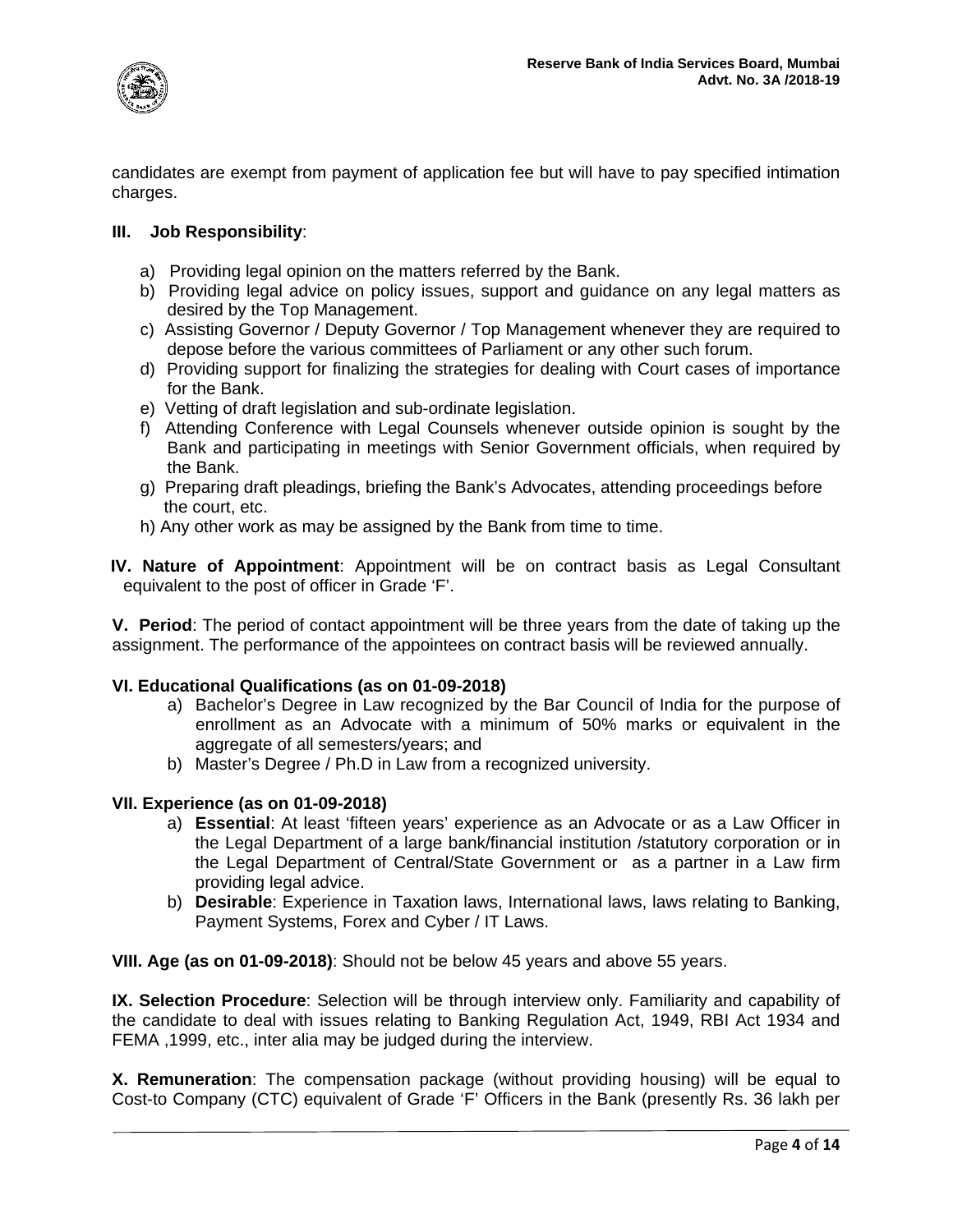

annum subject to tax (pre-revised). The selected candidate will be offered a compensation package on CTC basis. The minimum consolidated monthly emoluments in Mumbai will be as under:

| Consolidated<br>Emoluments<br>(Under revision) | <b>Without Housing</b> | With Housing (subject to<br>availability) |
|------------------------------------------------|------------------------|-------------------------------------------|
|                                                | Rs 3,00,000/-          | Rs 1,75,000/-                             |

**XI**. The selected candidate will be governed by the Bank's "Code of Conduct'.

**XII**. Other terms and conditions will be as applicable to contract appointees in the Bank.

**XIII**. RBI Services Board reserves the right to limit the number of candidates called for interview by enhancing the minimum qualification requirements indicated above or through any other appropriate method, in case, the number of applications far exceed the number of advertised vacancies.

**XIV.** The candidates called for interview shall be reimbursed Air Fare in economy class by the shortest distance.

### **3. Legal Consultant (Grade 'C'/'D') on contract basis**

- I. **Designation**: Legal Consultant (Grade C/D)
- II. **Number of Posts**: Four
- III. **Reservations for SC, ST, OBC and PWD Categories:** Out of the above 1 vacancy is reserved for SC and 1 for OBC**.** The posts are not reserved for ST and PwBD category. Even if there is no vacancy reserved for ST/PwBD category candidates, such candidates can still apply. However, they will not be eligible for any concession/ relaxation etc. ST/PwBD candidates are exempt from payment of application fee even in such case but will have to pay specified intimation charges.

#### IV. **Job Requirements/ Responsibility** :

a) Assisting the Legal Advisers generally in (i) carrying out Legal research (ii) providing legal opinions (iii) preparation of drafts of show cause notices and speaking orders for consideration of the authority competent to issue the same, as also to handle litigation, if any, and to carry out such official tasks as are assigned by the HoD or the Legal Adviser. b) Providing legal opinion on the matters referred by the Bank.

c) Examining inter-departmental references and to provide opinion on legal issues arising therein.

d) Providing support for finalizing the strategies for dealing with important Court cases.

e) Vetting of draft legislation and sub-ordinate legislation.

f) Attending Conferences with Legal Counsels whenever outside opinion is required and participating in meetings with Senior Government officials.

g) Providing support and guidance on any legal matters as desired by the Top Management.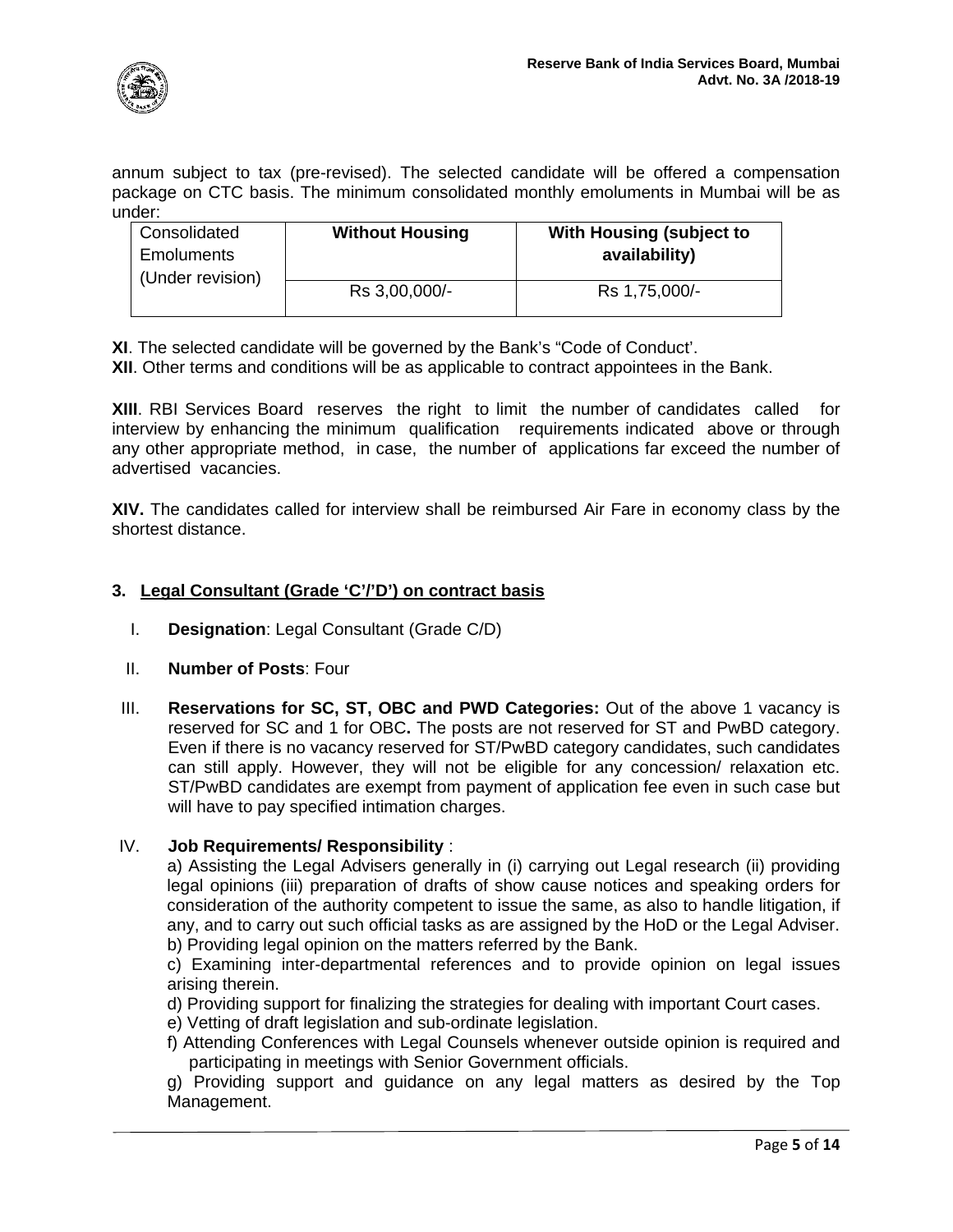

- h) Preparing draft pleadings, briefing the Bank's Advocates, attending proceedings before the court.
- i) Any other work as may be assigned by the Bank from time to time.
- V. **Nature of Appointment**: Appointment will be on contract basis (Full Time) as Legal Consultant equivalent to the post of officer in Grade C / D.
- VI. **Period**: The period of contract appointment will be three years from the date of taking up the assignment subject to annual review of performance.

### VII. **Educational Qualifications** (as on **01-09-2018**)

- a) **Essential:** Bachelor's Degree in Law recognized by the Bar Council of India for the purpose of enrollment as an Advocate with a minimum of 50% marks or equivalent in the aggregate of all semesters/years and
- b) **Desirable:** Master's Degree /Ph.D. in Law from a recognized university.

### VIII. **Experience** (as on **01-09-2018**)

- a) **Essential**: At least 'Seven years' experience as an Advocate or as a Law Officer in the Legal Department of a large bank/financial institution/statutory corporation or in the Legal Department of Central/State Government or as a partner in a Law firm providing legal advice.
- b) **Desirable**: Experience in Taxation laws, International laws, laws relating to Banking, Payment Systems, Forex and Cyber / IT Laws.

#### IX**. Age (as on 01-09-2018) Should not be below 30 years and above 45 years. Upper age is relaxable by-**

- (a) Three years in the case of OBC candidates, **if the posts are reserved for them.**
- (b) Five years in the case of: i) SC/ST candidates, **if the posts are reserved for them**.

**X. Selection Procedure**: Selection will be through interview only. The interview would among other things, assess the familiarity and capability of the candidate to deal with issues relating to Banking Regulation Act, 1949, RBI Act 1934 and FEMA ,1999, inter alia may be judged during the interview. Based on the qualifications, experience etc. of the candidates, the Board may offer a position equivalent to either Grade 'C' or Grade 'D' officer in the Bank (in CTC equivalent).

#### **XI. Remuneration**:

| <b>Post</b>                                   | Cost to Company basis (CTC)* |                        |  |
|-----------------------------------------------|------------------------------|------------------------|--|
|                                               | <b>With Housing</b>          | <b>Without Housing</b> |  |
| Legal Consultant in Gr 'D (on contract basis) | Rs 1.35 lakh p.m.            | Rs 2.10 lakh p.m.      |  |
| Legal Consultant in Gr 'C (on contract basis) | Rs 1.25 lakh p.m.            | Rs 1.80 lakh p.m.      |  |

\*Pre-revised figures.

XII. The selected candidate will be governed by the Bank's "Code of Conduct'.

XIII. Other terms and conditions will be as applicable to contract appointees in the Bank.

XIV. RBI Services Board reserves the right to limit the number of candidates called for interview by enhancing the minimum qualification requirements indicated above or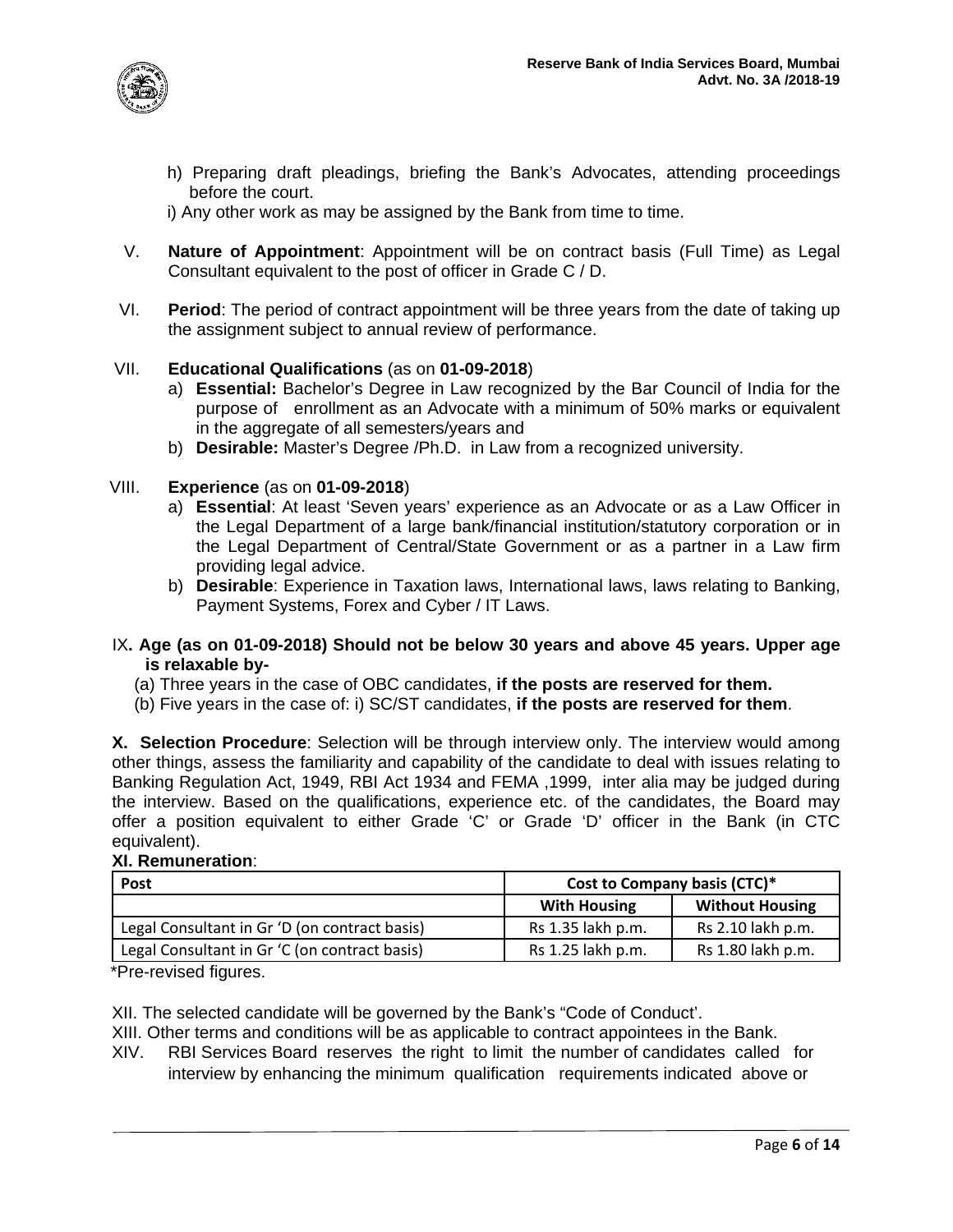

through any other appropriate method, in case, the number of applications far exceed the number of advertised vacancies.

XV. The candidates called for interview shall be reimbursed Air Fare in economy class by the shortest distance.

### **4. ELIGIBILITY CONDITIONS:**

- **I. Nationality**: a candidate must be either:—
	- (a) a citizen of India, or
	- (b) a subject of Nepal, or
	- (c) a subject of Bhutan, or
	- (d) a Tibetan refugee who came over to India before 1st January, 1962 with the intention of permanently settling in India, or
	- (e) a person of Indian origin who has migrated from Pakistan, Burma, Sri Lanka, East African countries of Kenya, Uganda, the United Republic of Tanzania, Zambia, Malawi, Zaire, Ethiopia and Vietnam with the intention of permanently settling in India.

Provided that a candidate belonging to categories (b), (c), (d) and (e) shall be a person in whose favour a certificate of eligibility has been issued by the Government of India.

A candidate in whose case a certificate of eligibility is necessary, may be admitted to the interview but the offer of appointment may be given only after the necessary eligibility certificate has been issued to him/her by the Government of India.

### **5. APPLICATION FEE AND INTIMATION CHARGES:**

| SC/ST/PwBD<br>Intimation Charges only<br>ι. | Sr. No. | Category       | <b>Charges</b>                               | Amount * |
|---------------------------------------------|---------|----------------|----------------------------------------------|----------|
|                                             |         |                |                                              | Rs.100/- |
|                                             |         | <b>GEN/OBC</b> | Application fee including intimation charges | Rs.600/- |

(\**Bank/Transaction charges are to be borne by the candidate).* 

**Note I:** Applications without the prescribed Fee / Intimation Charges shall be summarily rejected.

**Note II:** Fee once paid shall not be refunded under any circumstances nor can the fee be held in reserve for any other examination or selection.

**Note III:** Fee / Intimation Charges are required to be paid only in the manner prescribed in this advertisement.

#### **6. HOW TO APPLY**

a. Candidates are required to apply only online using the website [www.rbi.org.in.](http://www.rbi.org.in/) No other means / mode of application will be accepted. Instructions for filling up online applications are available at Appendix –I which is available on the Bank's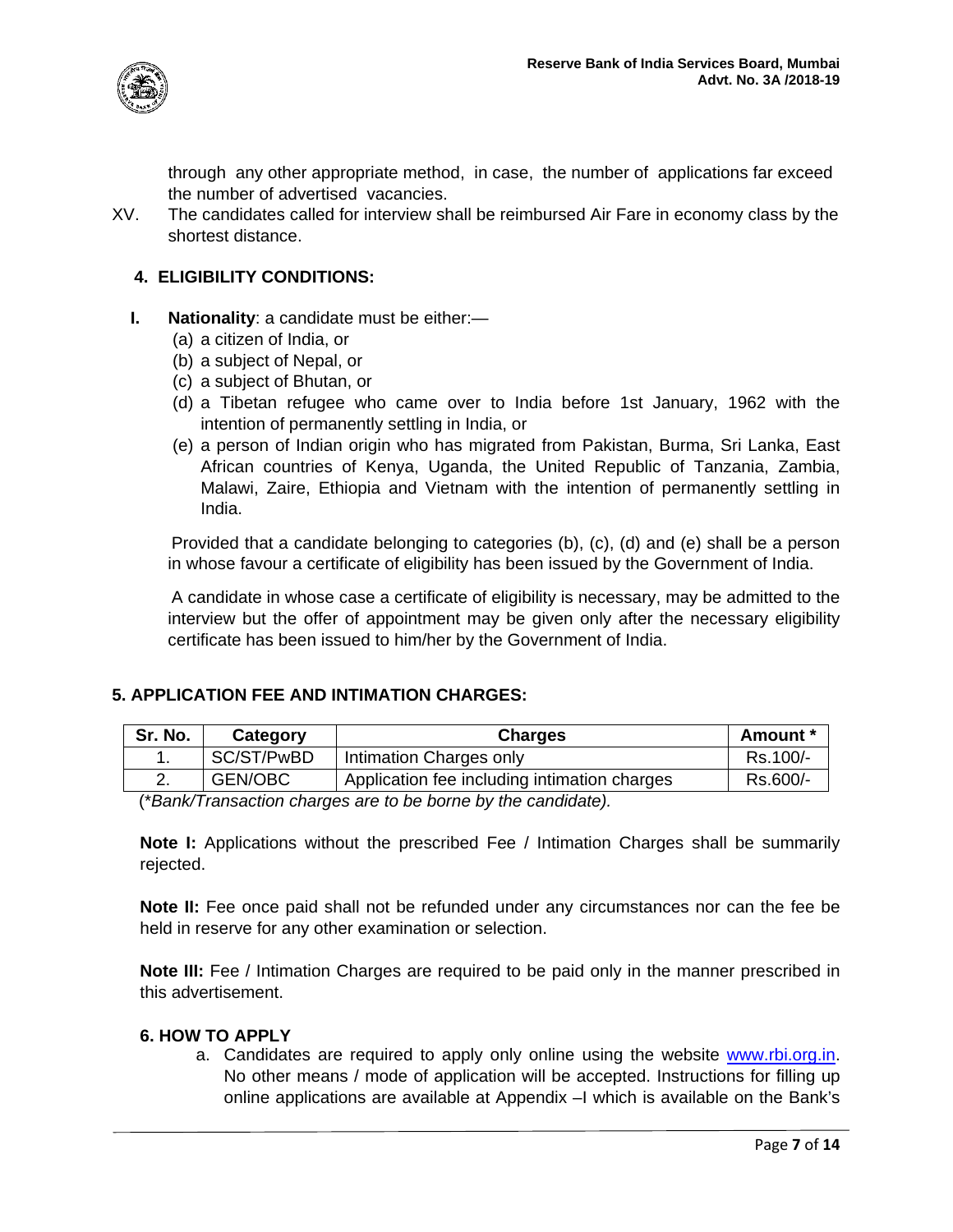

website [www.rbi.org.in.](http://www.rbi.org.in/) The applicants are advised to submit only single application; however, if due to any unavoidable situation, if he/she submits another/multiple applications, then he/she must ensure that application with the higher Registration ID (RID) is complete in all respects like applicants' details, photograph, signature, fee etc. The applicants who are submitting multiple applications should note that only the last completed applications with higher RID shall be entertained by the Board and fee paid against one RID shall not be adjusted against any other RID.

b. All candidates, whether already in Government Service, Government owned industrial undertakings or other similar organisations or in private employment should submit their applications direct to the Board. Persons already in Government Service, whether in a permanent or temporary capacity or as work charged employees other than casual or daily rated employees or those serving under the Public Enterprises are however, required to submit an undertaking in the Online application that they have informed in writing to their Head of Office/Department that they have applied for the interview. Candidates should note that in case a communication is received from their employer by the Board withholding permission to the candidates applying for/appearing at the interview, their application will be liable to be rejected/candidature will be liable to be cancelled. At the time of joining, the recommended candidates will have to bring proper discharge certificates from their PSU/Government/Quasi –Government employer.

**NOTE:** Candidates are not required to submit along with their applications any original certificate in support of their claims regarding Age, Educational Qualifications, etc. which will be verified at the time of the Interview only. The candidates applying for the posts should ensure that they fulfill all the eligibility conditions. If on verification at any time before or after the Interview, it is found that they do not fulfil any of the eligibility conditions; their candidature for the interview will be cancelled by the Board. If any of their claims is found to be incorrect, they may render themselves liable to disciplinary action by the Board. A candidate who is or has been declared by the Board to be guilty of:

- (i) Obtaining support for his/her candidature by the following means, namely:–
	- (a) offering illegal gratification to, or
	- (b) applying pressure on, or
	- (c) blackmailing, or threatening to blackmail any person connected with the conduct of the recruitment process, or
- (ii) impersonating, or
- (iii) procuring impersonation by any person, or
- (iv) submitting fabricated documents or documents which have been tampered with, or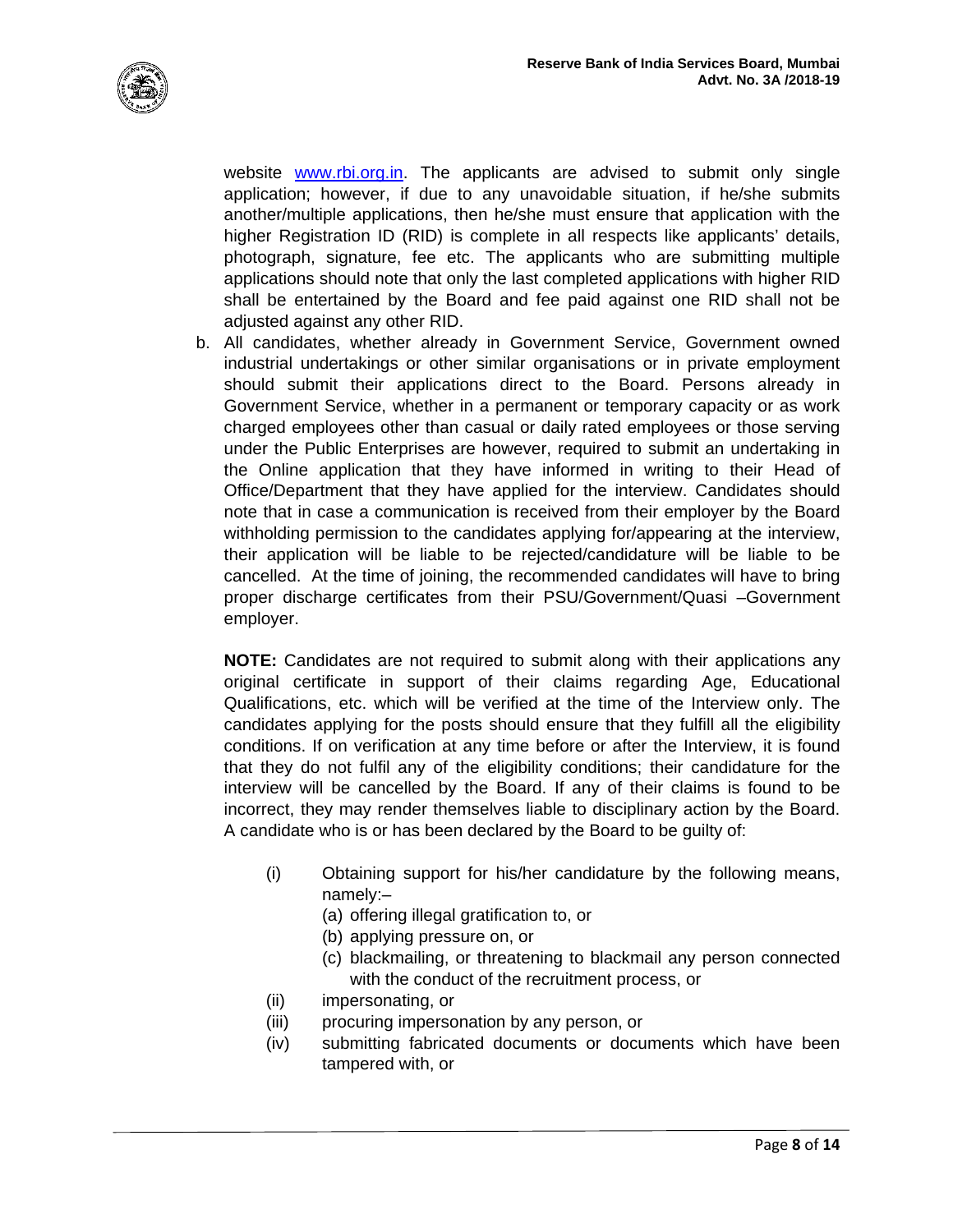



- (v) making statements which are incorrect or false or suppressing material information, or
- (vi) violating any of the instructions issued to candidates along with their Admission Certificates permitting them to take the interview, or
- (vii) attempting to commit or as the case may be abetting the Commission of all or any of the acts specified in the foregoing clauses; may in addition to rendering himself/herself liable to criminal prosecution, be liable.
	- to be disqualified by the Board from the examination/interview for which he/she is a candidate and/or
	- to be debarred either permanently or for a specified period (i) by the Board from any examination or selection held by them; (ii) by the Bank from any employment under them; (iii) dismissal from service by the Bank if he / she is already in Bank's employment; and (iv) if he/she is already in some other service, the Board writing to his/her employer for taking disciplinary action.

Provided that no penalty shall be imposed except after (i) giving the candidate an opportunity of making such representation, in writing as he/she may wish to make in that behalf; and (ii) taking the representation, if any, submitted by the candidate within the period allowed to him/her into consideration.

**7. LAST DATE OF RECEIPT OF APPLICATIONS**: The Online Applications can be filled up to October 5, 2018 till 12:00 midnight.

### **8. GENERAL INSTRUCTIONS**:

- a. Board does not assume any responsibility for the candidates not being able to submit their applications within the last date on account of or for any reason beyond the control of the Board.
- b. Any canvassing by or on behalf of the candidates or to bring political or other outside influence with regard to their selection/recruitment shall be considered as disqualification.
- c. In all matters regarding eligibility, interviews, assessment, prescribing minimum qualifying standards in interview, in relation to number of vacancies and communication of result, the Board's decision shall be final and binding on the candidates and no correspondence shall be entertained in this regard.
- d. Please note that Corrigendum, if any, issued on the above advertisement, will be published only on the Bank's website [www.rbi.org.in](http://www.rbi.org.in/)
- e. Any resultant dispute arising out of this advertisement shall be subject to the sole jurisdiction of the Courts situated at Mumbai only.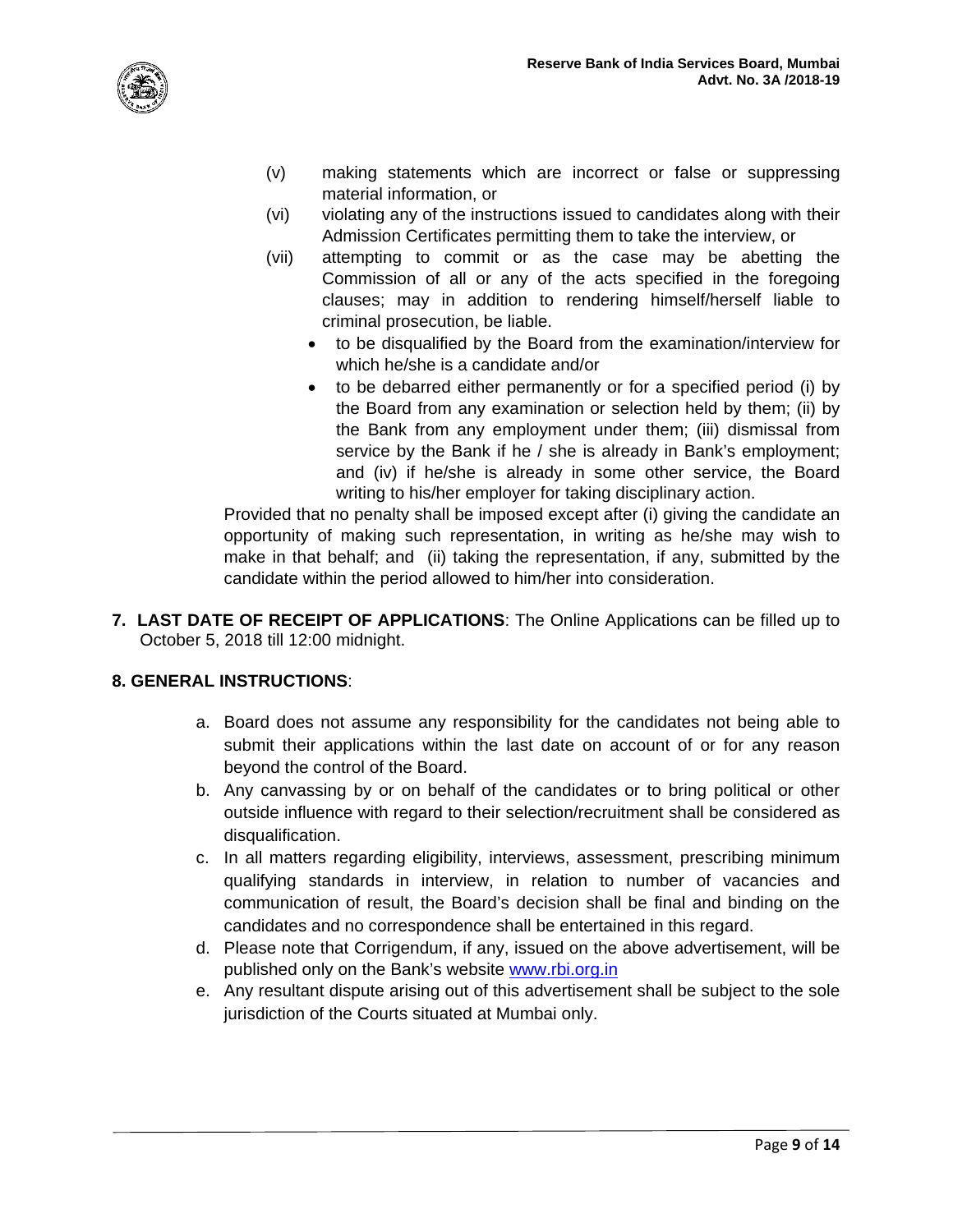

Appendix-I

## **HOW TO APPLY ON LINE**

Candidates have to apply only online through the Bank's website i.e. [www.rbi.org.in](http://www.rbi.org.in/) from **21/09/2018 to 05/10/2018**. No other means/mode of applications will be accepted.

## **(A) PRE-REQUISITES FOR APPLYING ONLINE:**

Before applying on-line, candidates should:

- (i) Scan their photograph and signature as detailed under guidelines for scanning the photograph and signature as detailed at (D) below.
- (ii) Keep the necessary details/documents ready to make online payment of the requisite application fee/intimation charges. The candidate is required to keep details about biodata/necessary details ready to enable him/her to fill up the application form correctly and to make online payment of fees/intimation charges. The name of the candidate or his/her father/mother/husband, etc. should be spelt correctly in the application as it appears in the photo identity proof/ certificates/mark sheets.
- (iii) Candidates should have a valid E-mail ID which should be kept active till the declaration of final result. This is essential for him/her in getting communication/interview advice, etc. by E-mail. **The Board does not send any communication by any mode other than E-mail /SMS.** No change in E-mail ID will be entertained during the entire process of the recruitment.

### **(B) PROCEDURE FOR APPLYING ONLINE:**

- (i) Candidates satisfying the conditions of eligibility as on September 1, 2018 are first required to visit the URL "Recruitment for the post of "**Legal Consultants (Grade 'F')** OR "**Legal Consultants (Grade C/D)"** on Bank's website i.e. [www.rbi.org.in](http://www.rbi.org.in/) >Opportunities@RBI>Current Vacancies > Vacancies and click on the hyperlink "Online Application Form" in the Advertisement page for filling the 'Online Application'. It redirects the candidates to the online registration page.
- (ii) Candidates will have to enter their basic details and upload the photograph and signature in the online application form as per the specifications given.
- (iii) To register application, choose the tab "Click here for New Registration" and enter Name, Contact details and Email-id. A Provisional Registration Number and Password will be generated by the system and displayed on the screen. Candidate should note down the Provisional Registration Number and Password. An Email & SMS indicating the Provisional Registration number and Password will also be sent.
- $(iv)$  In case the candidate is unable to complete the application form in one go, he / she can save the data already entered by choosing "SAVE AND NEXT" tab. Prior to submission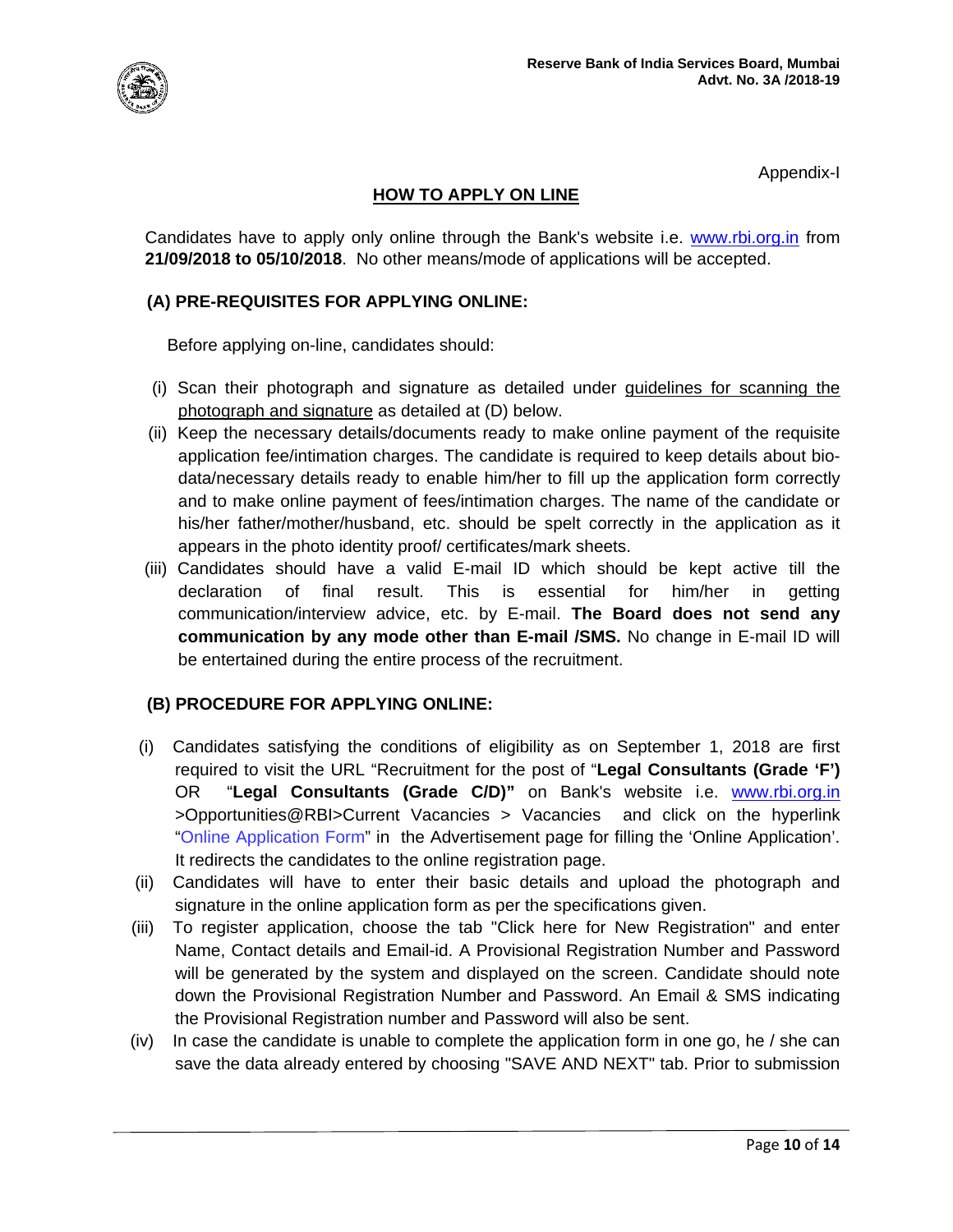

of the online application candidates are advised to use the "SAVE AND NEXT" facility to verify the details in the online application form and modify the same if required.

- (v) Candidates are advised to carefully fill and verify the details filled in the online application themselves as no change will be possible/ entertained after clicking the FINAL SUBMIT BUTTON.
- (vi) The Name of the candidate or his /her Father/ Husband etc. should be spelt correctly in the application as it appears in the Photo identity proof / Certificates/ Mark sheets. Any change/alteration found may disqualify the candidature.
- (vii) Validate your details and Save your application by clicking the 'Validate your details' and 'Save & Next' button.
- (viii) Candidates can proceed to upload Photo & Signature as per the specifications given in the Guidelines for Scanning and Upload of Photograph and Signature.
- (ix) Candidates can proceed to fill other details of the Application Form.
- (x) Click on the Preview Tab to preview and verify the entire application form before FINAL SUBMIT.
- (xi) Modify details, if required, and click on 'FINAL SUBMIT' ONLY after verifying and ensuring that the photograph, signature uploaded and other details filled by you are correct.
- (xii) Click on 'Payment' Tab and proceed for payment.
- (xiii) Click on 'Submit' button.
- (xiv) Candidates shall be solely responsible for filling up the online applications correctly. In case of invalid applications due to errors committed by the applicant no claims for refund of application fees/intimation charges so collected shall be entertained by the Board.
- (xv) To avoid last minute rush, candidates are advised to pay the application fees/ intimation charges and register online at the earliest.
- (xvi) Board does not assume any responsibility for the candidates not being able to submit their applications within the last day on account of aforesaid reasons or any other reason.

**(C) MODE OF PAYMENT FOR APPLICATION FEE/INTIMATION CHARGES:** Candidates have to make the payment of requisite fee/intimation charges through the on-line mode only:

- (i) The application form is integrated with the payment gateway and the payment process can be completed by following the instructions.
- (ii) The payment can be made by using Debit Cards (RuPay/Visa/MasterCard/Maestro), Credit Cards, Internet Banking, IMPS, Cash Cards/ Mobile Wallets
- (iii) After submitting your payment information in the online application form, PLEASE WAIT FOR THE INTIMATION FROM THE SERVER. DO NOT PRESS BACK OR REFRESH BUTTON IN ORDER TO AVOID DOUBLE CHARGE.
- (iv) On successful completion of the transaction, an e-Receipt will be generated.
- (v) Non-generation of 'E-Receipt' indicates PAYMENT FAILURE. On failure of payment, Candidates are advised to login again using their Provisional Registration Number and Password and repeat the process of payment.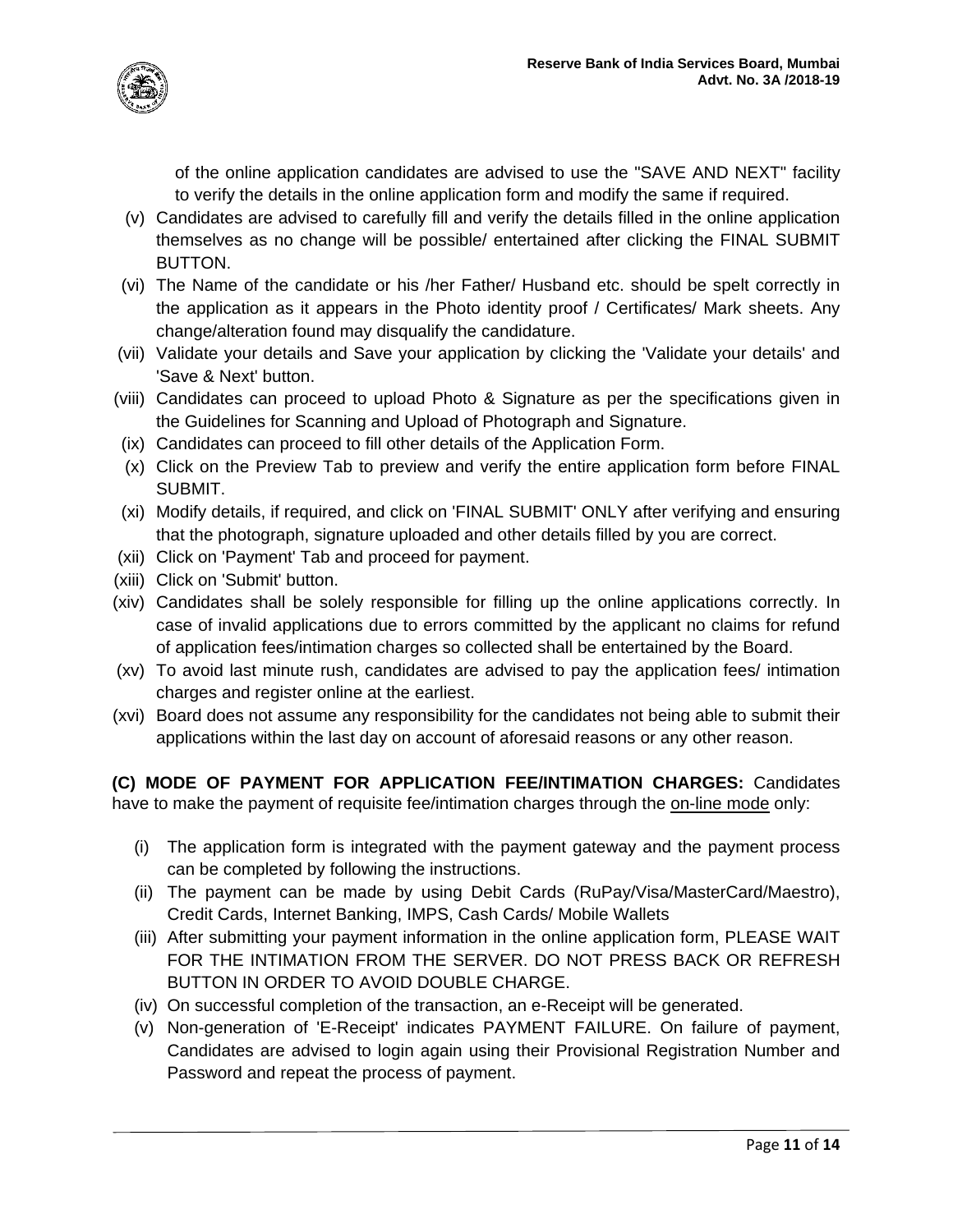

- (vi) Candidates are required to take a printout of the e-Receipt and online Application Form. Please note that if the same cannot be generated, online transaction may not have been successful.
- (vii) For Credit Card users: All charges are listed in Indian Rupee. If you use a non-Indian credit card, your bank will convert to your local currency based on prevailing exchange rates.
- (viii)To ensure the security of your data, please close the browser window once your transaction is completed.
- (ix) There is facility to print application form containing fee details after payment of fees upto 12/10/2018.

# **(D) GUIDELINES FOR SCANNING & UPLOADING THE PHOTOGRAPH & SIGNATURE:**

Before applying online a candidate will be required to have a scanned (digital) image of his/her photograph and signature as per the specifications given below:

- In case the face in the photograph or signature is unclear, the application may be rejected.
- Candidate may edit the application and re-upload the photograph/ signature in such case.

### **(I) Photograph Image:**

- Photograph must be a recent passport size colour picture, against a light-coloured, (preferably white) background.
- Look straight at the camera with a relaxed face
- If the picture is taken on a sunny day, have the sun behind you, or place yourself in the shade, so that you are not squinting and there are no harsh shadows
- If you have to use flash, ensure there is no "red-eye"
- If you wear glasses make sure that there are no reflections and your eyes can be clearly seen.
- Caps, hats and dark glasses are not acceptable. Religious head wear is allowed but it must not cover your face.

### **(II) Signature Image:**

- The applicant has to sign on white paper in Black colour (in a box of 2 cm  $X$  5 cm.).
- The signature must be signed only by the applicant and not by any other person.
- The Applicant's signature obtained on the admission letter and attendance sheet at the time of the interview should match with the uploaded signature. In case of mismatch the candidate may be disqualified.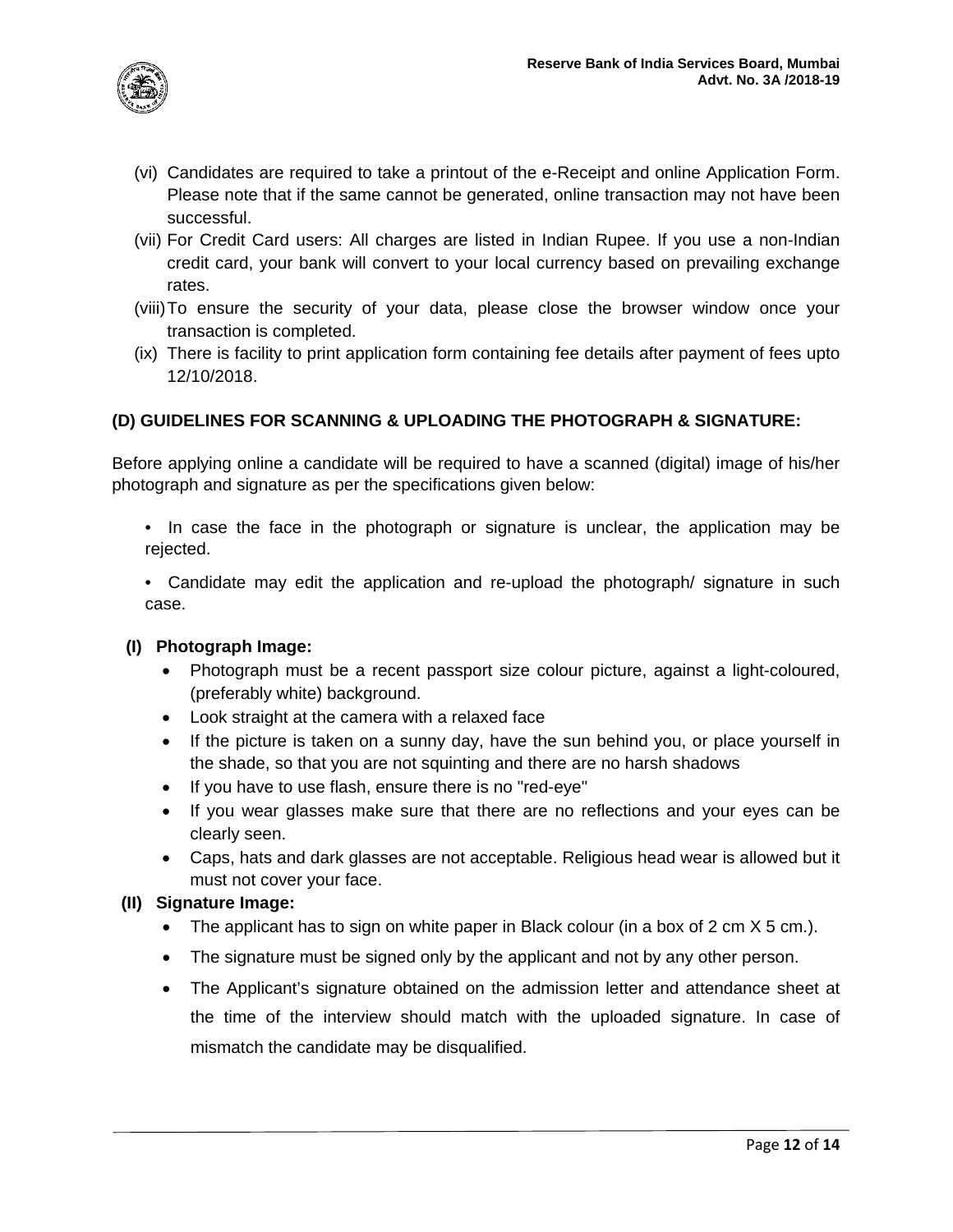

# **(III) Scanning the Photograph & Signature:**

#### **(a) Photograph:**

- Set the scanner resolution to a minimum of 200 dpi (dots per inch).
- Set Colour to True Colour.
- Resolution 200 x 230 pixels (preferred).
- Size of file for photograph should be between 20KB-50KB.
- Ensure that the size of the scanned image is not more than 50KB. If the size of the file is more than 50KB, then adjust the settings of the scanner such as the DPI resolution, no. of colours, etc., during the process of scanning.

### **(b)Signature:**

- Resolution 140 x 60 pixels (preferred).
- Size of file for signature should be between 10KB 20KB.
- Ensure that the size of the scanned image is not more than 20KB.
- Crop the image of the signature in the scanner to the edge of the signature, then use the upload editor to crop the image to the final size (as specified above).

### **NOTE:**

- (a) The images of photograph and signature files should be JPG or JPEG format. An example file name is: image01.jpg or image01.jpeg. Image dimensions can be checked by listing the folder files or moving the mouse over the file image icon.
- (b) Candidates using MS Windows/MS Office can easily obtain photo and signature in .jpeg format not exceeding 50KB & 20KB respectively by using MS Paint or MS Office Picture Manager.
- (c) Scanned photograph and signature in any format can be saved in .jpg format by using 'Save As' option in the File menu and size can be reduced below 50KB (photograph) & 20KB (signature) by using crop and then resize option. Similar options are available in other photo editor also.
- (d) If the file size and format are not as prescribed, an error message will be displayed.
- (e) While filling in the Online Application Form the candidate should fill in all his/ her details on Page 1. After verifying that the details filled in are correct and clicking on the 'Submit/ Next' button a link will be provided on Page 2 of the online application form to upload his/her photograph and signature.

### **(IV) Procedure for Uploading the Photograph and Signature:**

(i) There will be two separate links for uploading Photograph and Signature.